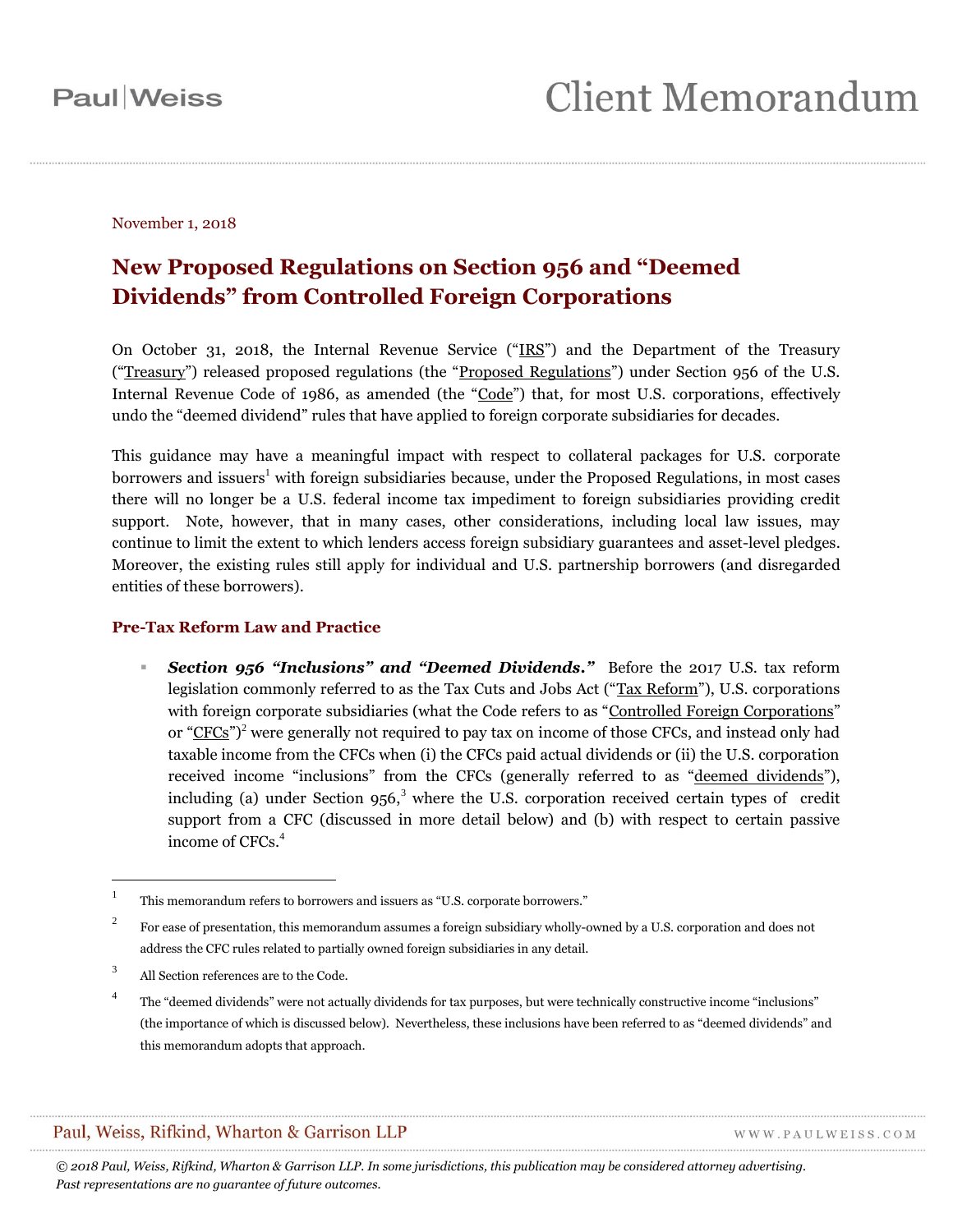*Financing Practice – CFC Credit Support Limited to 65% Voting Stock of First Tier CFCs*. To avoid deemed dividends under Section 956, a U.S. corporate borrower would typically obtain very limited credit support from CFC subsidiaries and generally would pledge no more than 65% of the voting stock of a first-tier CFC. Guarantees and asset pledges by any CFC and stock pledges in excess of 65% of the voting stock of a first-tier CFC have been very unusual as they would often create deemed dividends for the U.S. corporate parent. Most debt documents contained restrictions on CFC collateral to permit U.S. corporate debtors to avoid this issue.

#### **Tax Reform and the Participation Exemption**

- *Participation Exemption.* Tax Reform created a "participation exemption" that overhauled the CFC regime. Under Section 245A, actual dividends that a U.S. corporation receives from a CFC are generally exempt from tax because the U.S. corporation is entitled to an equal and offsetting dividends received deduction.
- *Section 956 Remains in the Code – Asymmetry between "Real" and "Deemed"*  **Dividends.** For reasons that are not entirely clear, though potentially related to revenue scoring, Tax Reform did not remove Section 956 from the Code. It remains in force, potentially creating "deemed dividends" in the same manner as before Tax Reform. Notably, these income inclusions are not treated as dividends for tax purposes and are, therefore, not eligible for the dividends received deduction described above.

This created a counterintuitive result where a U.S. corporation could receive actual dividends from a CFC free of tax because of the participation exemption, but "deemed dividends" under Section 956 would be taxable because the dividends received deduction is inapplicable.

 *Market Practice in Debt Documents Has Continued As before Tax Reform.* As a result of the rules above, post-Tax Reform market practice on credit support generally remained the same as pre-Tax Reform, with credit support of CFCs generally limited to 65% stock pledges of first-tier CFCs.

#### **The Proposed Regulations**

**Proposed Regulations.** The IRS and Treasury noted the asymmetry between "real" dividends and "deemed dividends", and decided that it did not make sense as a policy matter. Under the Proposed Regulations, in the case of a U.S. corporation that is a shareholder of a CFC, "deemed dividends" under Section 956 will effectively be treated as if they were actual dividends eligible for the dividends received deduction. In other words, "real" dividends and "deemed" dividends will be taxed the same way and generally not treated as income to a U.S. corporate shareholder of a CFC. To achieve this result, the Proposed Regulations reduce deemed dividends under Section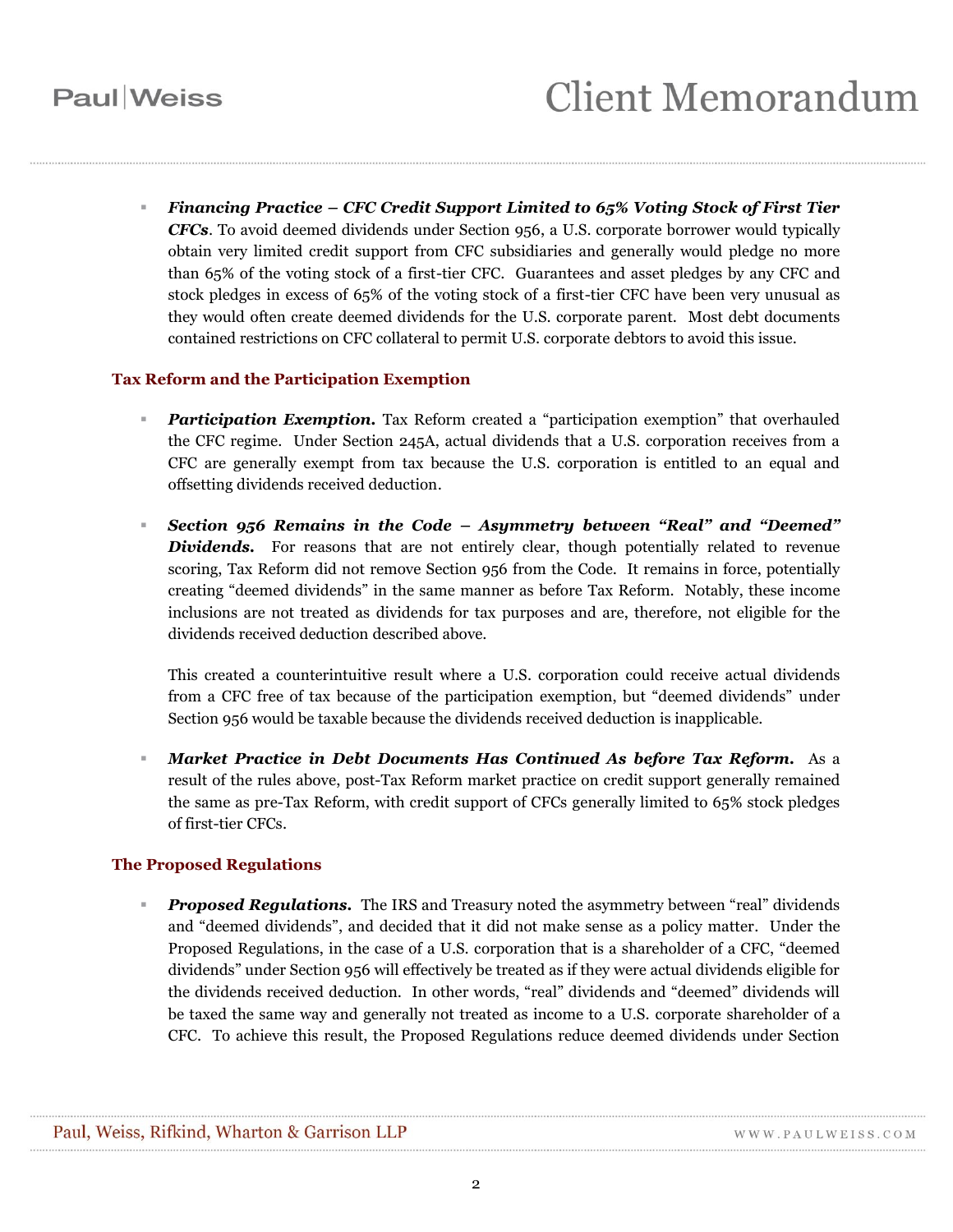## **Paul** Weiss

 $\overline{a}$ 

956 to the extent that a corporate shareholder of a CFC would have been allowed the dividends received deduction under Section 245A, if the shareholder had actually received a distribution from the CFC in an amount equal to the deemed dividends under Section 956.

- *Effective Dates.* The regulations would generally be applicable to taxable years of a CFC beginning on or after the date of the publication of the final regulations; but a taxpayer can rely on the proposed regulations for taxable years of the CFC beginning after December 31,  $2017 -$  this effectively means that the regulations are applicable now if a taxpayer (or its lender) wants.
- *Rule Only Applicable to U.S. Corporations.* Note the Proposed Regulations are only applicable to U.S. corporations. Section 956 continues to apply as it did before with respect to U.S. partnerships and individuals, for example. The regulations request comments on these matters.

#### **Practical Implications**

 *U.S. Tax Rules May No Longer Be Viewed As an Impediment to Credit Support from CFCs Owned by U.S. Corporations.* Going forward, lenders may be more likely to require U.S. corporate borrowers to include CFCs in credit support because the U.S. federal income tax impediments to doing so have in large part fallen away. Similarly, U.S. corporate borrowers may wish to provide this additional credit support where available to obtain better terms or increase the amount of borrowing.<sup>5</sup> In most cases, CFCs can now guarantee the debt of U.S. corporate parent entities and pledge assets, and 100% of all CFC stock can now be pledged (including for all tiers of CFCs, not just first-tier CFCs), in each case, without any deemed dividend concern under Section 956.<sup>6</sup>

<sup>5</sup> U.S. corporate borrowers should also consider the new limits on deductibility under Section 163(j) in weighing the benefit of adding non-U.S. subsidiaries to U.S. credit packages. If interest is not deductible in the U.S. due to these limitations, it may still be advantageous from a tax perspective to leave foreign subsidiaries out of the U.S. collateral package and to borrow directly at the foreign subsidiary.

<sup>&</sup>lt;sup>6</sup> Note, however, that these rules, like the Section 245A rules, generally only apply if a U.S. corporation has owned a foreign subsidiary for more than 365 days during the 731-day period that straddles the last day during the taxable year on which the foreign subsidiary is a CFC (the Proposed Regulations provide that a hypothetical distribution occurs on this date). Because of this holding period requirement, financing documents may evolve to have two classes of CFC subsidiaries, where a U.S. corporate borrower is required to grant more extensive credit support from "old and cold" CFCs, but continue to provide less extensive credit support, consistent with existing practice, for newly acquired CFCs until the holding period requirements are met. Alternatively, credit agreements may continue to stipulate that all CFCs must provide credit support, if doing so would not have an adverse tax effect on the U.S. corporate borrower, which would be another way to address this holding period issue for newly acquired CFCs.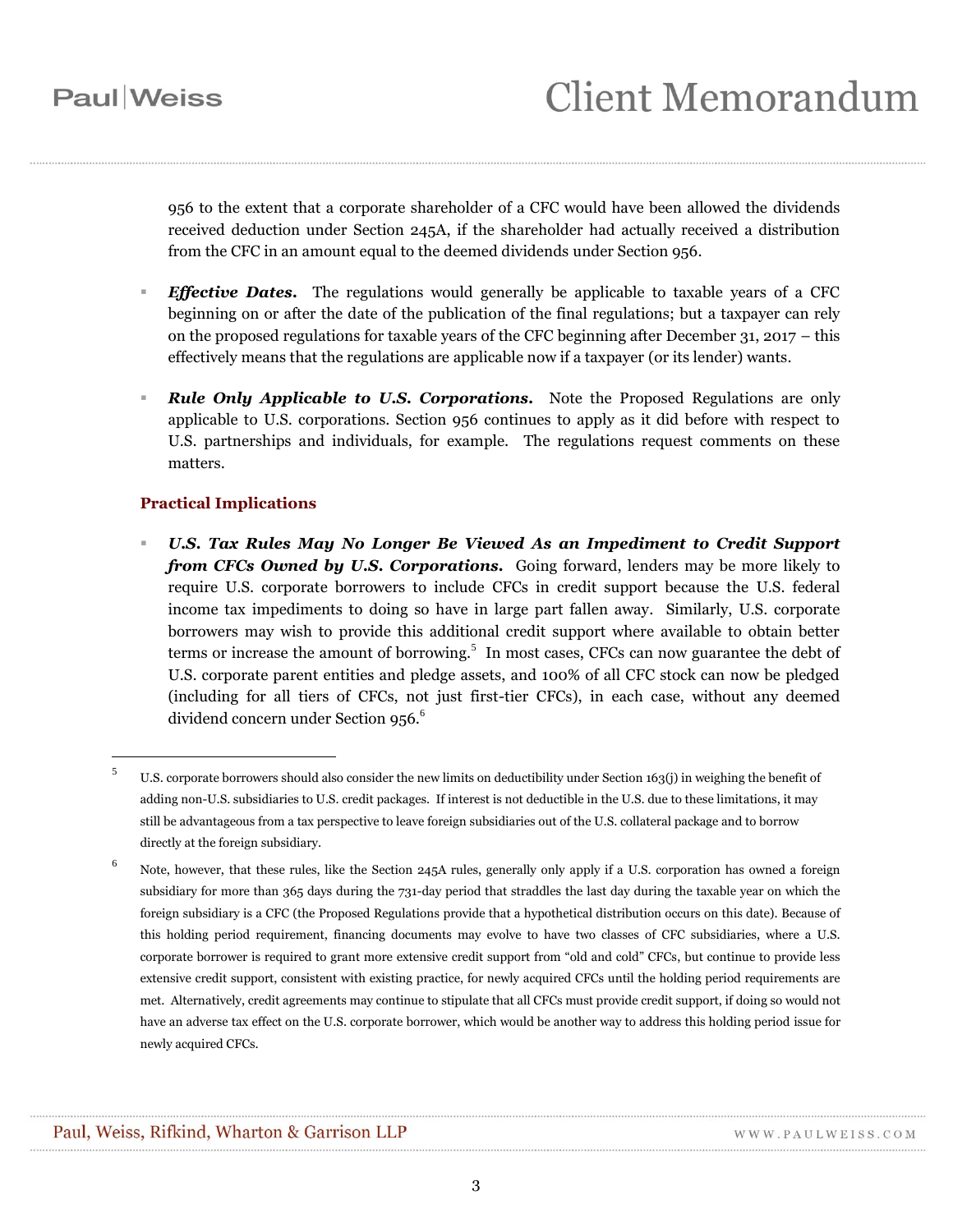## **Paul** Weiss

- In addition, the Proposed Regulations may create opportunities for CFCs to lend money to US affiliates, which could be useful where foreign jurisdictions have significant dividend withholding taxes.
- U.S. corporate borrowers should also examine their "further assurances," "excluded property" and "additional collateral" clauses and definitions in existing financing documents. Many of these provisions are drafted to be mechanical, limiting CFC credit support to 65% of the stock of a first tier CFC, but some are not, and, for example, require a U.S. corporate borrower to grant additional credit support from foreign subsidiaries if doing so would not result in adverse tax consequences. In this instance, U.S. corporate borrowers may need to provide additional collateral to comply with their existing covenants.
- *How Much Has Really Changed?* Arguably, lenders could have sought expansion of their collateral packages immediately after the enactment of Tax Reform, without need for these regulations. Under the new GILTI rules and existing Subpart F rules, in many cases, Section 956 would have done limited or no harm, as any deemed distributions would have been treated as made from previously taxed income (or PTI), generally not subject to tax in any event, and CFCs may not have had significant earnings not otherwise picked up by these rules. Actual distributions eligible for the participation exemption (instead of deemed distributions) could have covered the remaining areas where Section 956 would have otherwise applied. In other words, even before the Proposed Regulations, in many cases it may have been possible to obtain guarantees and 100% stock pledges from CFCs without adverse tax consequences. For the most part, however, this did not happen (except in some distressed scenarios). Given that lenders largely did not reach for incremental credit support before the Proposed Regulations, it is possible that they will not do so after the Proposed Regulations. If anything, however, the Proposed Regulations make the additional credit support more obvious and easier by eliminating some of the modeling exercises and actual distributions that would have been required before the Proposed Regulations. Time will tell how the market evolves.
- *Non-Tax Considerations Will Continue to Be a Factor in Limiting Foreign Collateral and Credit Support.* It is often the case that there are difficulties in obtaining guarantees or collateral in non-U.S. jurisdictions. Those difficulties could be legal in nature, such as financial assistance, corporate benefit or capital maintenance rules (just to name a few of the most prevalent), in which case the value of such credit support to the secured parties could well be significantly limited or even excluded altogether. The difficulties could also be practical, such as disproportionate costs (in the form of stamp duties, notarial fees, etc.) or the imposition of an unreasonable burden on the foreign grantor when perfection actions under local law, such as notices to contractual counterparties or requirements relating to identification of collateral, affect the grantor's ability to conduct its business in the ordinary course. Therefore, a cost/benefit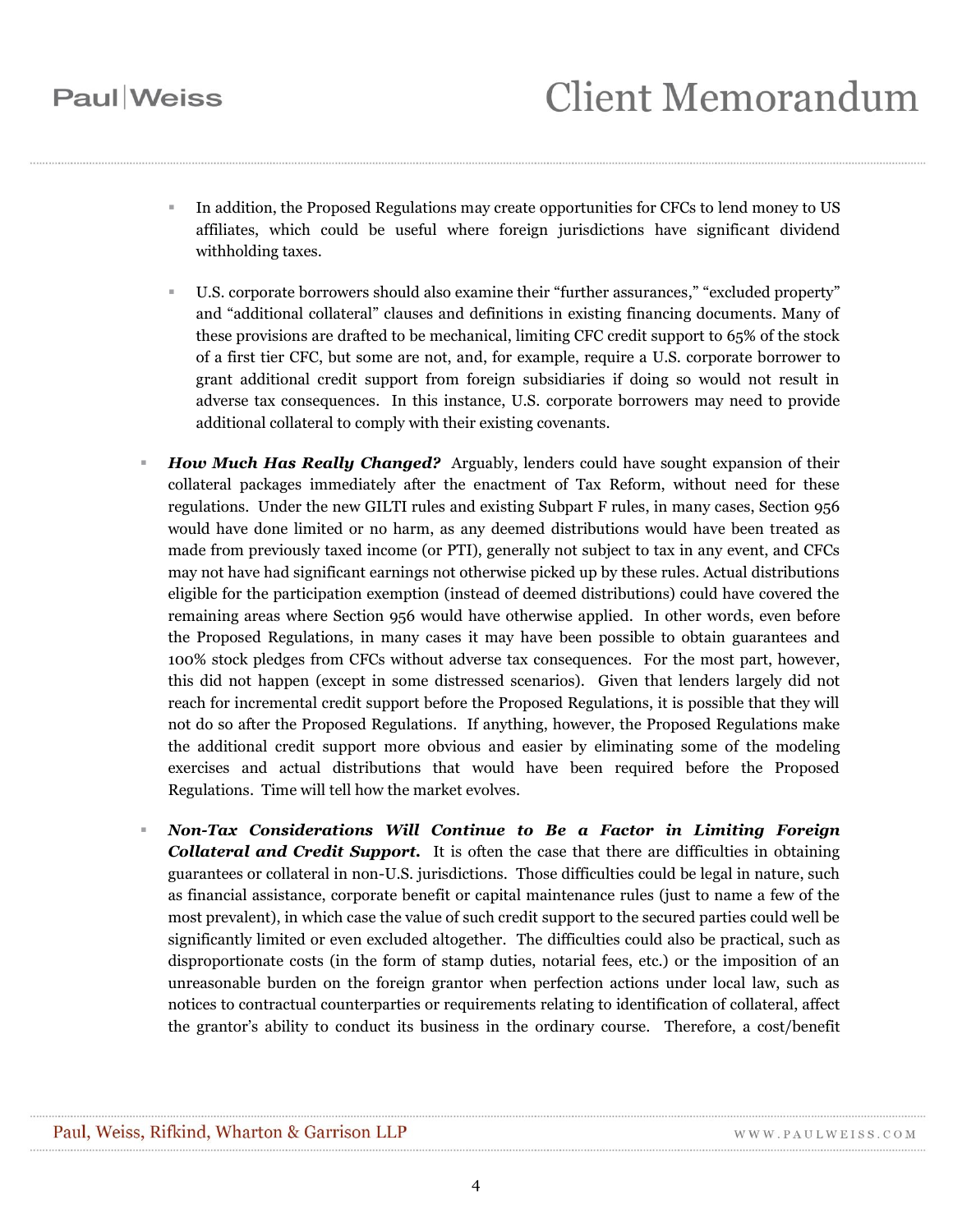# **Client Memorandum**

analysis will be necessary to balance the benefit accruing to the secured parties in obtaining a particular guarantee or an asset-level pledge by a CFC, and the consequences, legal and practical, for the CFC, and the group as a whole, with respect to the provision of such credit support.

\* \* \*